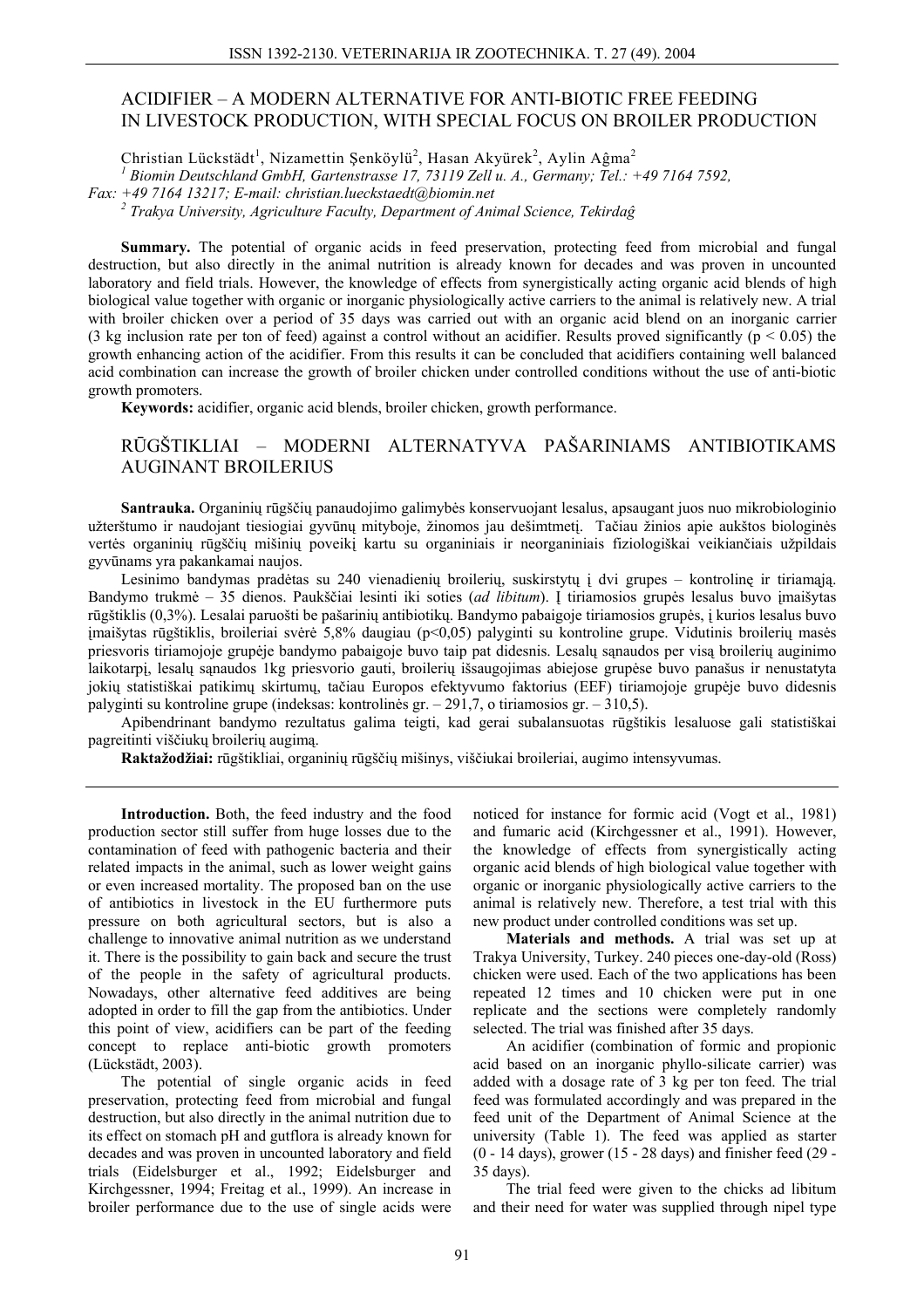vessels. The trial hatcheries were illuminated for 23 hours and they were dark for 1 hour a day. The data derived from the trial were subject to variance analysis and the efficacy of the acidifier was defined according to the control group.

The minimum and maximum inner temperatures were recorded daily. The heat was normal until the end of

Table 1. **Basal Diet for Broiler (for both treatments)** 

the experiment.

In this broiler trial, the following parameters were obtained: weekly feed intake, weekly live weight, average weekly weight gains, weekly FCR and weekly mortality ratio as well as the European Broiler Index (Average Daily Weight Gain (g) x Survival (%) / 10 x FCR). Results are given as mean  $\pm$  SD.

| Ingredients          | Starter (0-14 days) | Grower (15-28 days)  | Finisher $(29-35 \text{ days})$ |
|----------------------|---------------------|----------------------|---------------------------------|
| Corn                 | 543.8               | 545.7                | 582.7                           |
| FullFat Soybean      | 100.0               | 150                  | 200                             |
| Soybean meal(48% CP) | 265.8               | 217.8                | 147.6                           |
| Fish meal (70% CP)   | 30.0                | 10                   | $\qquad \qquad \blacksquare$    |
| Soybean oil          | 20.4                | 38.6                 | 32.6                            |
| Dicalciumphosphat    | 17.8                | 17.1                 | 17.2                            |
| Limestone            | 11.7                | 10.7                 | 10.0                            |
| Salt (NaCl)          | 3.0                 | 3.5                  | 3.8                             |
| Vitamins premix      | 2.5                 | 2.5                  | 2.5                             |
| Minerals premix      | 0.5                 | 0.5                  | 0.5                             |
| DL-Methionine        | 1.9                 | 2.0                  | 2.0                             |
| L-Lysine HCl         | 2.6                 | 1.6                  | 1.1                             |
| Total                | 1000.1 kg           | $\overline{1000}$ kg | 998.4 kg                        |
| ME, Kcal/kg          | 3010                | 3175                 | 3225                            |
| Crude Protein, %     | 23                  | 21                   | 19                              |
| Ca %                 | 1.00                | 0.90                 | 0.85                            |
| Avia. Phosphor., %   | 0.50                | 0.45                 | 0.43                            |
| Na, $\%$             | 0.16                | 0.16                 | 0.17                            |
| Arginine, %          | 1.55                | 1.42                 | 1.28                            |
| Lysine, $\%$         | 1.50                | 1.28                 | 1.10                            |
| Methionine, %        | 0.58                | 0.55                 | 0.51                            |
| Met+Cys, $%$         | 0.94                | 0.90                 | 0.84                            |
| Threonine, %         | 0.90                | 0.82                 | 0.74                            |
| Tryptophane, %       | 0.27                | 0.25                 | 0.22                            |

**Results.** The effect of the acidifier on weight performance in broiler chicken is displayed in Table 2. The acidifier affected the body weight of the chicken from week 1 until the termination of the experiment.

### Table 2. **Performance Data for Broiler Live weight in g**

|         |     | Control           | Acidifier $(3 \text{ kg}/t)^{4}$ | p-level |
|---------|-----|-------------------|----------------------------------|---------|
| l. week | 120 | $142 \pm 7.05$    | $147 + 4.22$                     | 0.01    |
| 2. week | 120 | $368\pm21.77$     | $375\pm11.32$                    | 0.01    |
| 3. week | 120 | 731±46.47         | $773\pm27.15$                    | 0.01    |
| 4. week | 120 | $1194\pm82.27$    | $1263\pm62.08$                   | 0.05    |
| 5. week | 120 | $1662 \pm 115.24$ | 1759±97.67                       | 0.06    |

 $^+$ used acidifier: Biotronic<sup>®</sup> SE forte (acid blend of formic and propionic acid on inorganic phyllo-silicate carrier)

### Table 3. **Average Daily Weight Gain (ADWG) in broiler ( g )**

|                       | n   | Control       | Acidifier     | p-level |
|-----------------------|-----|---------------|---------------|---------|
| 1. week               | 120 | $14\pm1.01$   | $15\pm0.60$   | n.S.    |
| 2. week               | 120 | $26 \pm 2.84$ | $26 \pm 1.86$ | n.s.    |
| 3. week               | 120 | $52+4.84$     | $57\pm2.62$   | 0.01    |
| 4. week               | 120 | $66\pm11.66$  | $70 \pm 6.78$ | n.s.    |
| 5. week               | 120 | $67\pm6.08$   | $71 + 5.79$   | n.s.    |
| n.s.: not significant |     |               |               |         |

The same effect was observed in weight gain (Table 3). However, this time only at week 3 a significantly higher daily growth in the acidifier treated group was observed.